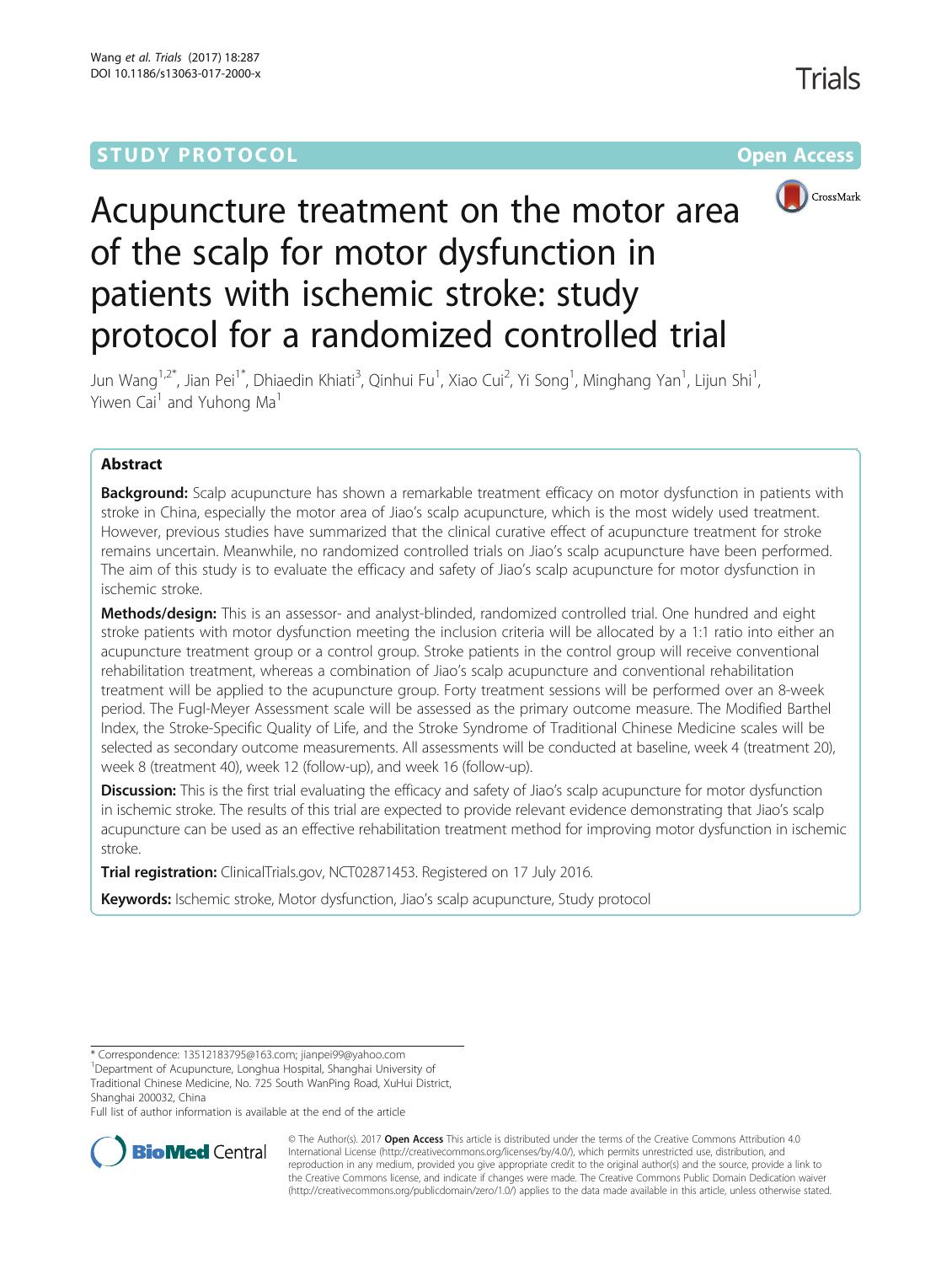## Background

The epidemic survey data from the Global Burden of Diseases, Injuries, and Risk Factors Study (GBD 2010) ranked stroke as the second most common cause of death, the most common cause of disability [\[1](#page-9-0)], and the third most common cause of disability-adjusted life years (DALYs) worldwide [[2\]](#page-9-0). Over the past two decades, the absolute number of people with first stroke (16.9 million), stroke survivors (33 million), and stroke-related deaths (5.9 million) and the overall global burden of stroke (DALYs lost, 102 million) have been on the rise [[3\]](#page-9-0). Statistics from the American Heart Association show that approximately 795,000 people experience a new or recurrent stroke each year [[4\]](#page-9-0). In China, stroke is reported as one of the most common causes of death in both urban and rural areas [[5, 6](#page-9-0)]. An epidemiologic study published in 2007 indicates that China has more than 7 million stroke survivors. Ischemic stroke is the most common subtype of stroke, accounting for about 80% of all strokes. Approximately 70% of stroke survivors experience functional disabilities, motor dysfunction being the most significant symptom [[7, 8](#page-9-0)]. The activities of daily living and social participation are limited in patients with stroke due to motor dysfunction; this greatly influences the patient's quality of life and return to society. Also, these limitations place a heavy burden on the family and society as a whole, becoming a huge public health problem [[9\]](#page-9-0).

Western conventional treatment of patients with stroke includes pharmacological treatments, surgical operation, and multi-professional rehabilitation. This approach is a multi-disciplinary and complex procedure designed to improve functional disability, prevent complications, and reduce the risk of additional attacks at any stage of stroke [[10](#page-9-0), [11](#page-9-0)]. In China, stroke rehabilitation mainly develops the clinical mode of combining traditional Chinese medicine and western medicine. Acupuncture use as a complementary or alternative therapy has increased worldwide and has become widely applied to stroke rehabilitation over the last decade [[12, 13\]](#page-9-0), which confirms that the efficacy of acupuncture can have a great impact on stroke management [\[14\]](#page-9-0). As early as 1997, the National Institutes of Health (NIH) panel recommended acupuncture as a complementary rehabilitation treatment for stroke [[15](#page-9-0)]. In 2002, the World Health Organization (WHO) also recommended acupuncture as a treatment for stroke; they thought that acupuncture treatment could improve a variety of functional disabilities such as motor, sensation, speech, and other neurologic functions [[16](#page-9-0)].

Many studies [[17\]](#page-9-0) have shown that scalp acupuncture has a remarkable treatment efficacy on motor dysfunction in stroke patients in China, and in recent years, various scalp acupuncture schools have been developed

to treat motor dysfunction in stroke patients in hospitals. The motor area of Jiao's scalp acupuncture or the anterior oblique line of the vertex-tempora of the international standardized scalp partition is usually selected as the scalp acupuncture stimulatory region to treat motor dysfunction in stroke patients; however, Jiao's scalp acupuncture is the more widely used of the two techniques [\[18\]](#page-9-0). Jiao's scalp acupuncture combines a modern understanding of neuroanatomy and neurophysiology with traditional techniques of Chinese acupuncture to develop a radical new tool for affecting the functions of the central nervous system and accepts a central theory that incorporates brain functions into Chinese medicine principles. The motor area of Jiao's scalp acupuncture that is specifically used for treatment of motor dysfunction after stroke is equivalent to the structure of the precentral gyrus of the cerebral cortex on the scalp projection [\[19](#page-9-0)]. However, no randomized controlled trials (RCTs) have been performed to demonstrate the clinical curative effect of the motor area of Jiao's scalp acupuncture treatment on motor dysfunction in patients with stroke.

Moreover, with the rapid development of evidencebased medicine, any clinical intervention strategies which are used must be backed by a high level of evidence-based support. Although acupuncture as a treatment for stroke has become widely accepted and has shown a better clinical curative effect than conventional treatments, numerous meta-analysis reviews [[14, 20](#page-9-0)–[25](#page-9-0)] based on clinical RCTs have summarized that the clinical curative effect of acupuncture treatment in stroke remains uncertain. The reason is the often low quality of the available trials; further large-scale RCTs of better quality are still needed. Furthermore, system reviews [[26](#page-9-0), [27](#page-9-0)] based on scalp acupuncture treatment of motor dysfunction in stroke concluded that the evidence was insufficient to warrant a clinical recommendation due to the generally low methodological quality of the included studies. In addition, there was no evidence available on the safety of this treatment because none of the trials reported adverse effects.

At the same time, almost all the RCTs used the evaluation system of modern medicine, and based on the evaluation system of modern medicine, the clinical curative effect of acupuncture treatment for stroke has some limitations. For example, many motor function assessment scales do not accurately reflect the actual curative effect of acupuncture based on the syndrome differentiation of traditional Chinese medicine (TCM) in a certain stage of stroke. Thus, we need to use TCM scales based on TCM symptomatology to effectively evaluate the curative effect of acupuncture. It is worth considering the best way to solve the issue of how to apply standardized RCTs to accurately evaluate the individualized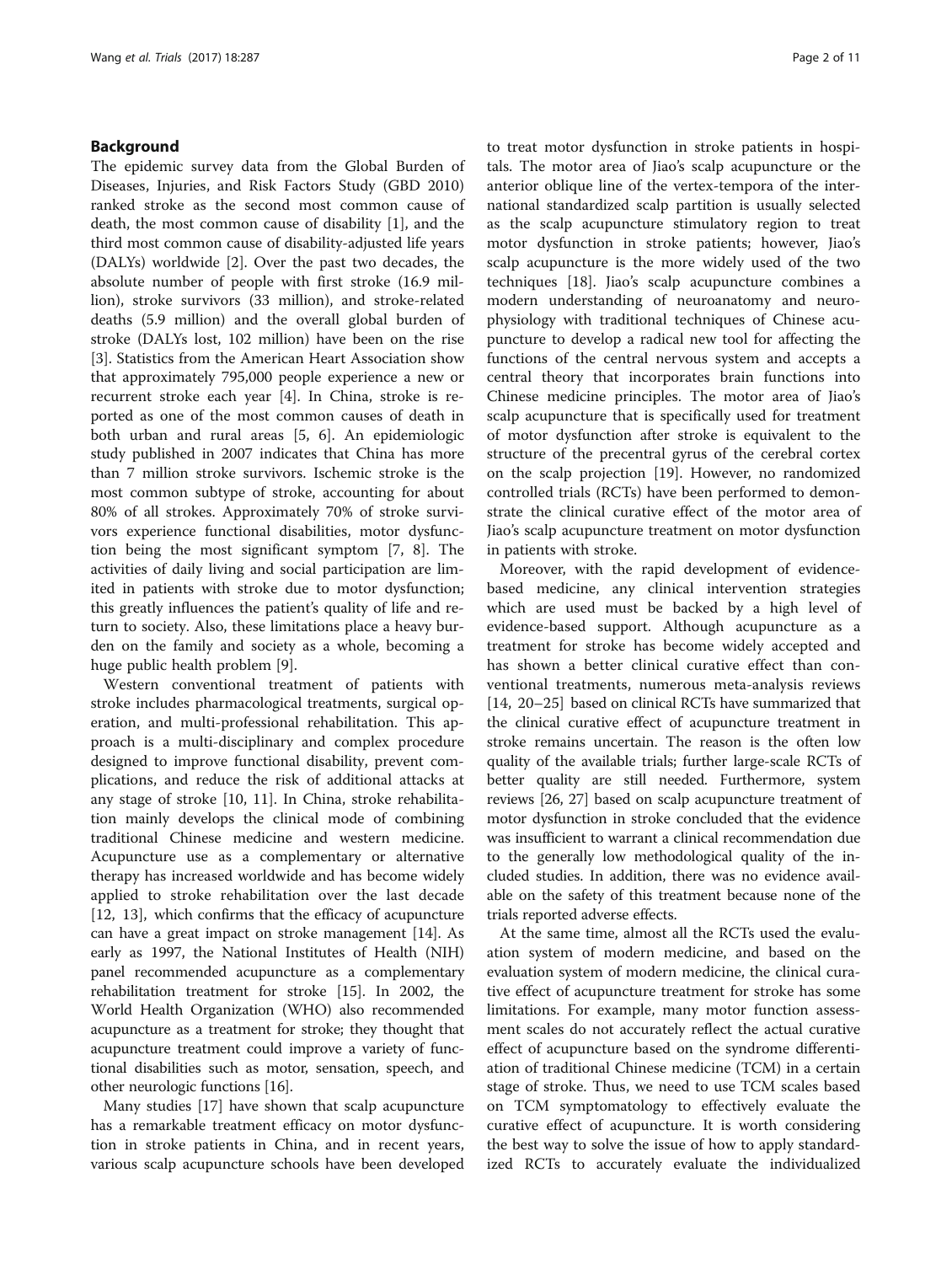curative effect of acupuncture treatment based on the theory of TCM in patients with stroke.

Based on the above, the purpose of this study is to observe the therapeutic effect of scalp acupuncture using Jiao's motor area for motor dysfunction in ischemic stroke patients by using both international general evaluation scales and the TCM evaluation system.

#### Methods/design

## **Objectives**

The objective of this proposed study is to investigate whether Jiao's scalp acupuncture treatment could improve significantly motor function in patients with ischemic stroke.

#### Study design

This is an outcome assessor- and data analyst-blinded, randomized controlled study. The study is planned to be conducted from 1 January 2015 to 31 December 2016 in Longhua Hospital affiliated with the Shanghai University of

Traditional Chinese Medicine. Stroke patients with motor dysfunction meeting the inclusion criteria will be allocated by a 1:1 ratio into either an acupuncture treatment group or a control group. Stroke patients in the control group will receive conventional rehabilitation treatment, whereas a combination of Jao's scalp acupuncture and conventional rehabilitation treatment will be applied to the acupuncture group. The Fugl-Meyer Assessment (FMA) scale will be assessed as the primary outcome measure. The Modified Barthel Index (MBI), the Stroke-Specific Quality of Life (SS-QOL), and the Stroke Syndrome of Traditional Chinese Medicine (SSTCM) scales will be selected as secondary outcome measurements. All assessments will be conducted at baseline, week 4 (treatment 20), week 8 (treatment 40), week 12 (follow-up), and week 16 (follow-up). Figure 1 summarizes the flow of the entire trial. Figure [2](#page-3-0) shows the study timeline, according to the Standard Protocol Items: Recommendations for Interventional Trials (SPIRIT) diagram. Additional file [1](#page-8-0) presents the SPIRIT checklist.

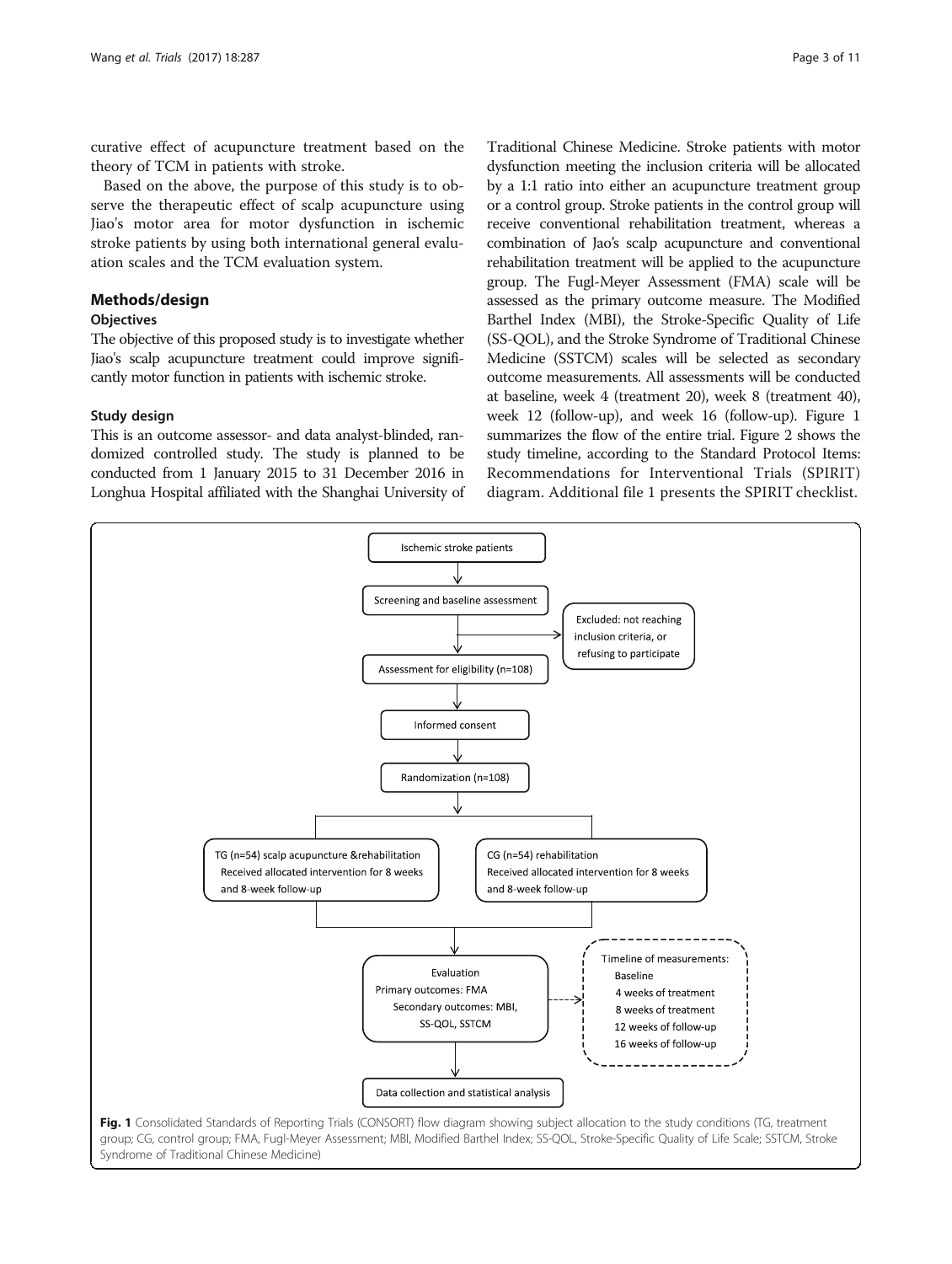<span id="page-3-0"></span>

|                                                       |                                | <b>STUDY PERIOD</b> |                           |                 |                |            |                           |           |
|-------------------------------------------------------|--------------------------------|---------------------|---------------------------|-----------------|----------------|------------|---------------------------|-----------|
|                                                       |                                |                     | Allocation                | Post-allocation |                | Follow up  |                           | Close-out |
|                                                       | <b>TIMEPOINT**</b>             | $-t_1$              | $\pmb{0}$                 | Week<br>4       | Week<br>8      | Week<br>12 | <b>Week</b><br>16         |           |
|                                                       | <b>ENROLMENT:</b>              |                     |                           |                 |                |            |                           |           |
|                                                       | <b>Eligibility screen</b>      | $\mathsf{X}$        |                           |                 |                |            |                           |           |
|                                                       | Informed consent               | $\mathsf{X}$        |                           |                 |                |            |                           |           |
|                                                       | Demographics                   | $\mathsf{X}$        |                           |                 |                |            |                           |           |
|                                                       | <b>Stroke type</b>             | $\mathsf X$         |                           |                 |                |            |                           |           |
| <b>History of stroke</b><br><b>History of disease</b> |                                | $\mathsf{X}$        |                           |                 |                |            |                           |           |
|                                                       |                                | $\mathsf{X}$        |                           |                 |                |            |                           |           |
|                                                       | Allocation                     |                     | $\mathsf X$               |                 |                |            |                           |           |
|                                                       | <b>INTERVENTIONS:</b>          |                     |                           |                 |                |            |                           |           |
|                                                       | Acupuncture+<br>Rehabilitation |                     |                           |                 |                |            | ◆                         |           |
| Rehabilitation                                        |                                |                     |                           |                 |                |            | ÷                         |           |
|                                                       | <b>ASSESSMENTS:</b>            |                     |                           |                 |                |            |                           |           |
|                                                       | <b>MMSE</b><br><b>FMA</b>      |                     |                           |                 |                |            |                           |           |
|                                                       |                                |                     | $\mathsf{X}$              | $\mathsf{x}$    | $\mathsf{X}$   | X          | $\boldsymbol{\mathsf{X}}$ |           |
|                                                       | <b>MBI</b>                     |                     | $\boldsymbol{\mathsf{X}}$ | X               | $\pmb{\times}$ | X          | $\pmb{\times}$            |           |
|                                                       | SS-QOL                         |                     | $\pmb{\times}$            | X               | $\pmb{\times}$ | X          | X                         |           |
|                                                       | SS-TCM                         |                     | $\mathsf X$               | X               | $\pmb{\times}$ | X          | $\mathsf{X}$              |           |
|                                                       | Adverse events                 |                     |                           | $\pmb{\times}$  | $\pmb{\times}$ | X          | $\pmb{\times}$            |           |
|                                                       | Recurrence of<br>stroke        |                     |                           | X               | $\pmb{\times}$ | X          | $\pmb{\times}$            |           |
| Fig. 2 SPIRIT figure                                  |                                |                     |                           |                 |                |            |                           |           |

## Inclusion criteria

Participants meeting the following inclusion criteria will be included: (1) Stroke patients between 40 and 70 years old; (2) stroke was diagnosed according to the criteria of cerebral arterial thrombosis in western medicine, and apoplexy in Chinese medicine; (3) ischemic stroke confirmed by a brain computed tomography (CT) or magnetic resonance imaging (MRI) scan, where patient has a stable medical condition and clear awareness; (4) patient experienced a recent stroke, between 1 month to 6 months after onset; (5) stroke with limb motor dysfunction; (6) sufficient cognition to follow commands and Mini-Mental State Examination (MMSE) score >24; (7) voluntary participation and informed consent signed.

## Exclusion criteria

Participants with any of the following exclusion criteria will be excluded: (1) stroke with conscious disturbance or serious cognitive impairment; (2) presence of another chronic disorder, including severe Parkinson's disease, cardiac disease, cancers, epilepsy, or chronic alcoholism; (3) impaired hepatic or renal function; (4) bleeding tendencies; (5) oversensitivity to acupuncture; (6) participation in another clinical trial.

## Informed consent

Prior to the study, the general study process will be explained at participant recruitment. Participants will be informed that participation in the trial is absolutely voluntary and that they can withdraw from the trial at any time. In the event of their withdrawal, study data collected on the participant will not be deleted and will be used in the final analyses. Written informed consent will be obtained from each participant before they undergo any interventions related to the study.

## Interventions

The study is a randomized clinical trial carried out in the inpatient and outpatient rehabilitation departments of two hospitals. A total of 108 patients with ischemic stroke will be recruited. The patients will be randomly assigned to two different groups: (1) the treatment group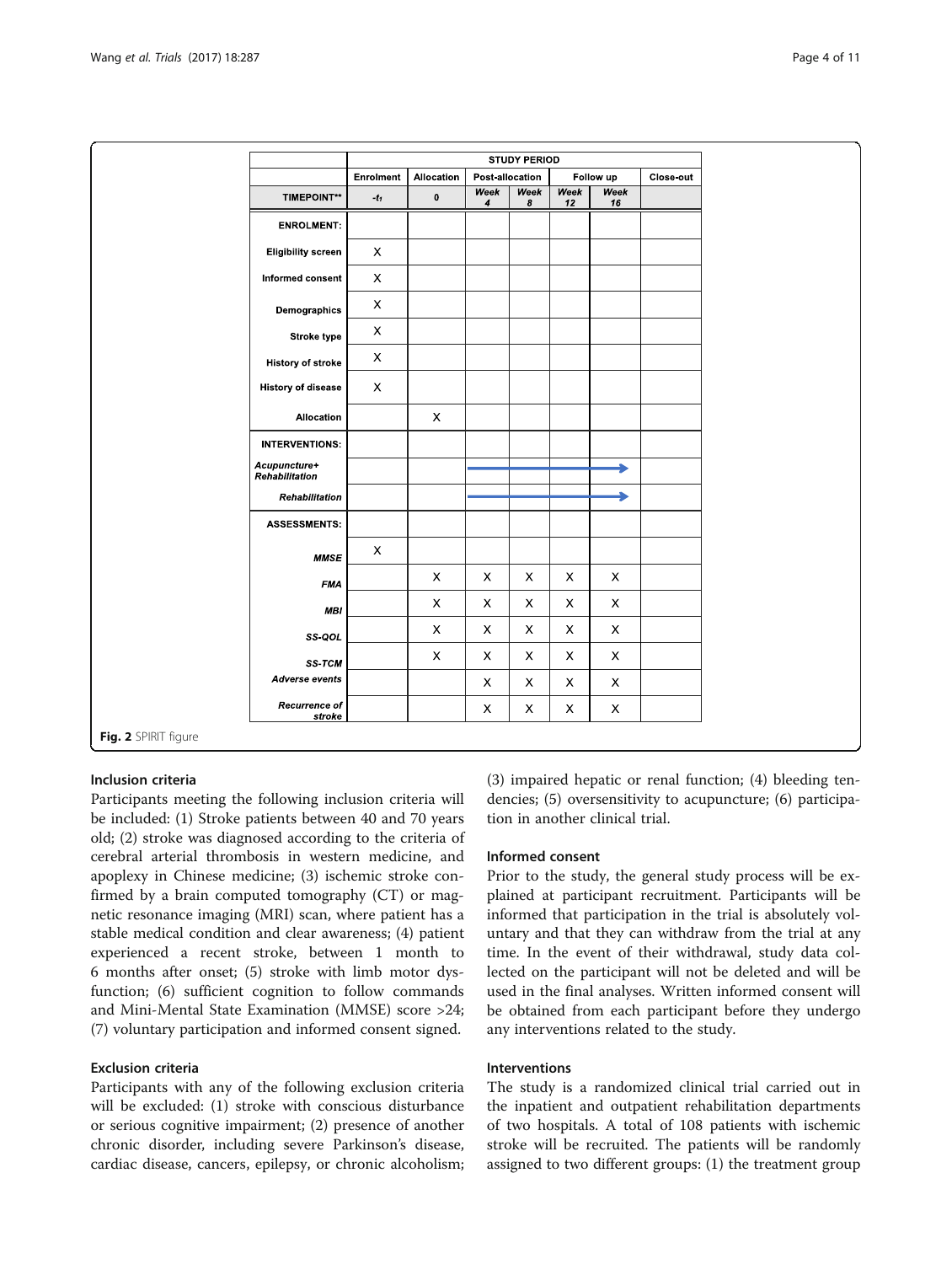and (2) the control group. The treatment group  $(n = 54)$ will receive Jiao's scalp acupuncture combined with rehabilitation treatment five times per week for 8 weeks, and the control group  $(n = 54)$  will receive rehabilitation treatment five times per week for 8 weeks. Both groups will be evaluated at baseline, week 4 (treatment 20), week 8 (treatment 40) week, week 12 (follow-up), and week 16 (follow-up). Both groups will receive conventional stroke rehabilitation treatment during the whole 8-week study period. The rehabilitation program was designed according to the Chinese stroke rehabilitation treatment guidelines, which include physical therapy (PT) and occupational therapy (OT) for 5 days a week [[28](#page-9-0)]. Western medicine will be permitted for conventional symptomatic treatment (e.g., antihypertensive drugs, drugs to regulate blood sugar, lipid-lowering drugs, and drugs to inhibit platelet aggregation). Chinese herbal medicine and Chinese patent drugs will be prohibited during the trial.

## Scalp acupuncture treatment

The acupuncture intervention complies with the Standards for Reporting Interventions in Clinical Trials of Acupuncture (STRICTA) guidelines. Moreover, all the acupuncturists will receive special training to achieve a sound understanding of the acupuncture intervention and to normalize the practices across different acupuncturists. The trial adheres to the STRICTA guidelines [[29, 30\]](#page-9-0).

The parameters for scalp acupuncture are set as follows:

(1)Location of the motor area of Jiao's scalp acupuncture: This area is located over the anterior central convolution of the cerebral cortex. It is a line starting from a point (known as the upper point of the motor area) 0.5 cm posterior to the midpoint of the anterior-posterior midline of the head and stretching diagonally to the juncture between the eyebrow-occipital line and the anterior border of the corner of the temporal hairline, which is indistinct. Draw a vertical line upwards from the middle point of the zygomatic arch to the eyebrow-occipital line; the intersection of the two lines is the projection of the motor area. The motor area is divided into five equal parts: the upper one-fifth being the motor area of the lower limbs and the trunk, the middle two-fifths being the motor area of the upper limbs, and the lower two fifths the motor area of the face (Fig. 3 shows the motor area of Jiao's scalp acupuncture). The motor area of the cerebral infarction lesion's side is selected as the site for acupuncture treatment.



- (2)Acupuncture manipulation: Disposable stainless steel needles (size 0.25 mm × 40 mm, Huatuo brand, manufactured by Suzhou Medical Appliance in Suzhou, Jiangsu Province, China) will be manually inserted at an approximately 15-degree angle to a depth of 1.0–1.5 cm respectively along the upper point and middle point of the motor area on the scalp. For treating motor dysfunction, the needles will be rotated for at least 200 revolutions per minute for 1 minute every 10 minutes for a total of 60 minutes. Scalp acupuncture treatment will be performed by an independent certified practitioner (acupuncturist) with 5 years of clinical experience.
- (3)Treatment course: The scalp acupuncture treatment will be implemented five times a week, twenty times per treatment course, with each patient having two treatment courses in total.

#### Rehabilitation treatment

The patients will receive the conventional rehabilitation programs as mentioned above. The rehabilitation programs will be carried out five times a week (that is, Monday through Friday) for 8 weeks, and every time, the rehabilitation treatment (PT and OT) will last for approximately 1 hour. All rehabilitation treatments will be carried out by qualified therapists.

## Follow-up

After the 8-week treatment observation, all patients will start an additional 8-week follow-up period. Because of the specificity of stroke patients' recovery, patients from both groups will need to attend community-based rehabilitation treatment during the follow-up period. However, scalp acupuncture treatment is not permitted for stroke patients in both groups during the community-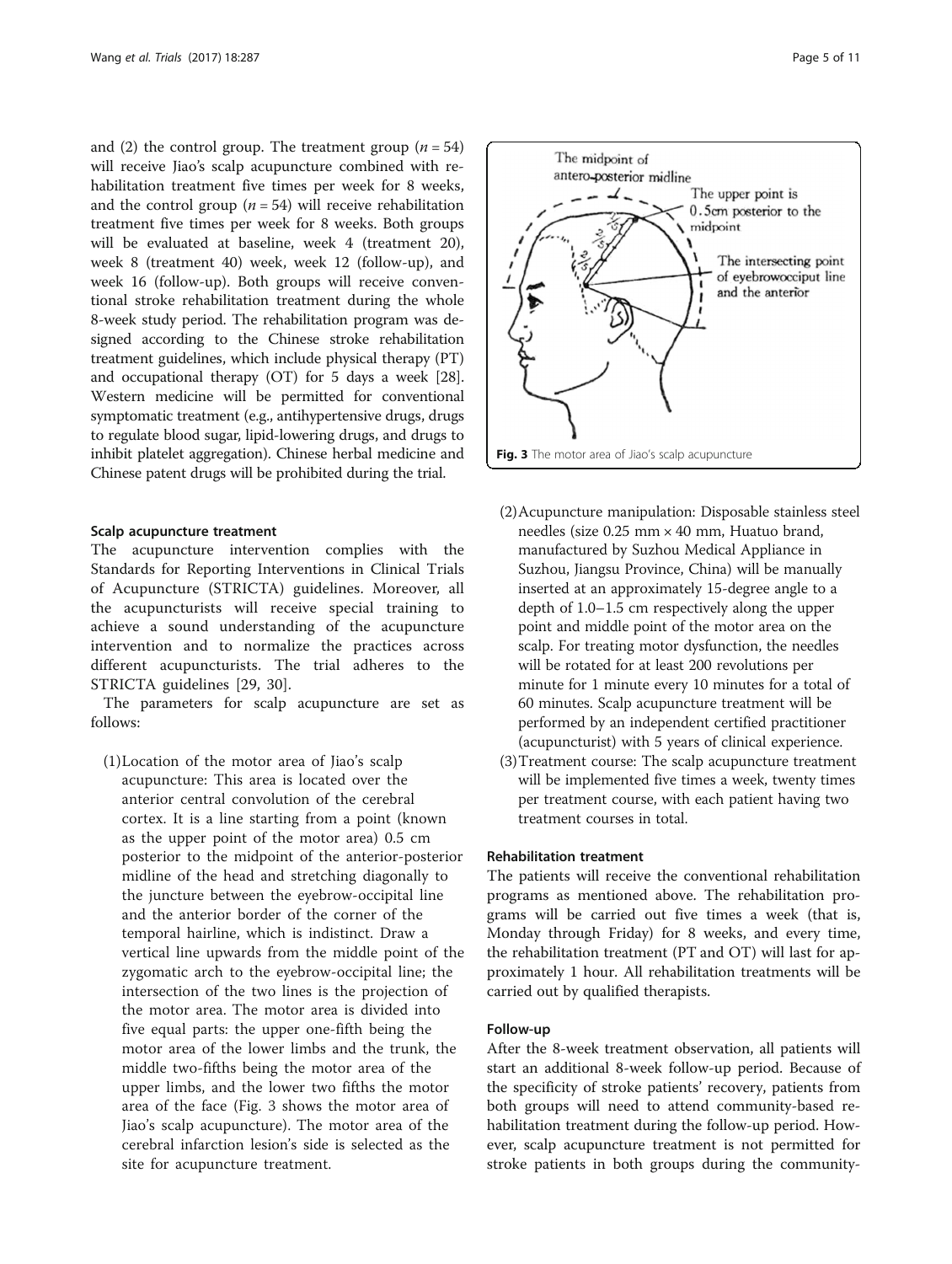based rehabilitation period. During the 8-week follow-up period, all of the patients from both groups will be reassessed using the FMA, MBI, SSTCM, and SS-QOL at week 12 and week 16 and will be asked to fill out forms to record their rehabilitation treatment attendance. All assessment scales and forms will be returned to the researchers for reviewing at the end of the trial.

#### Outcome measures

Data collection will be performed by a trained assessor who is blind to patients' assignment at baseline, after the intervention (4 weeks, 8 weeks), and at the end of follow-up (12 weeks, 16 weeks).

## Basic characteristic variables

All of the participants' general status demographic information such as age, sex, educational background, marital status, working condition, and time since attack will be attained from baseline questionnaires. Vital signs (pulse, respiration rate, temperature, and blood pressure) will be measured by nurses.

## Primary outcome measurement Fugl-Meyer Assessment (FMA)

The FMA scale for motor function was developed as the first quantitative evaluative instrument for measuring sensorimotor stroke recovery, which includes an assessment of the upper extremities (UE, 33 items) and lower extremities (LE, 17 items) [[31](#page-9-0)]. The FMA scale includes flexor synergy, extensor synergy, movement combining synergies, movement out of synergy, wrist, hand, and coordination/speed. The motor FM assessments are scored on a 3-point ordinal scale (0–2). Each item can be divided into three levels, the lowest level being 0 point, the highest being 2 points, and level between the two indicated with 1 point. The FM motor assessment is used to measure voluntary limb movement. It includes the UE subscale (33 items; score range 0–66) and the LE subscale (17 items; score range 0–34) for a total motor FM score of 100 [[32\]](#page-9-0).

The assessment is performed in a quiet area when the patient is maximally alert. The motor domain has wellestablished reliability and validity as an indicator of motor impairment severity across different stroke recovery time points [\[33](#page-9-0), [34](#page-9-0)]. The clinical value of the FM assessment is that it provides a hierarchical scale of motor impairment severity; low FM scores indicate greater impairment. A higher FM score for the UE or LE is a clinical indicator of less motor impairment [[35, 36\]](#page-9-0). The minimal clinically important difference (MCID) values [[37](#page-9-0)–[39](#page-9-0)] of the Chinese version of the FMA in motor domain in patients with stroke are 4.58 for UE, 3.31 for LE, and 6.0 for UE plus LE [[40\]](#page-9-0). We set up a standardized procedure for the FM motor assessments, an

adequate training program, and a competency assessment for study raters to ensure rater competence across the duration of the trial. The FMA will be assessed at baseline, during the interventions period (at 4 weeks and 8 weeks), and during the follow-up period (at 12 weeks and 16 weeks).

## Secondary outcome measures Modified Barthel Index (MBI)

The Barthel Index is a scale that measures ten basic aspects of daily life activities related to self-care and mobility [[41](#page-9-0)]. For the Chinese MBI version, the ten items are continence of bowels and bladder, feeding, dressing, entering and leaving a toilet, grooming, bathing, moving from a wheelchair to a bed and returning to a wheelchair, walking on a level surface for 45 m, and ascending and descending stairs. The standards for evaluation are as follows. Each item (activity) can be divided into five levels; each level represents a different degree of independence, the lowest level being 1 and the highest being 5, and the higher the level, the greater the independence. The normal score is 100. If a person's score is 100, he is able to get along without attendant care. The MBI will be assessed at baseline, during the interventional period (at 4 weeks and 8 weeks), and during the follow-up period (at 12 weeks and 16 weeks).

#### Stroke-Specific Quality of Life (SS-QOL) scale

The SS-QOL is a patient-reported outcome measure intended to provide an assessment of health-related quality of life, specific to patients with stroke [\[42](#page-9-0)]. The SS-QOL questionnaire consists of 49 items in the 12 domains of energy, family roles, language, mobility, mood, personality, self-care, social roles, thinking, upper extremity function, vision, and work. Scoring on the SS-QOL is rated on a 5-point Likert scale. Response options are scored as 5 ("no help needed/no trouble at all/ strongly disagree"), 4 ("a little help/a little trouble/ moderately disagree"), 3 ("some help/some trouble/ neither agree nor disagree"), 2 ("a lot of help/a lot of trouble/moderately agree"), and 1 ("total help/could not do it at all/strongly agree"). The domains are scored separately; a total score is also calculated, with higher scores indicating better function. The SS-QOL will be assessed at baseline, during the interventional period (at 4 weeks and 8 weeks), and during the follow-up period (at 12 weeks and 16 weeks).

#### Stroke Syndrome of TCM (SSTCM)

The SSTCM was developed mainly based on a quantified index of TCM symptoms. The SSTCM includes signs and symptoms which cause the most concern for patients and doctors after stroke. SSTCM mainly consists of two domains: TCM symptoms, and pulse conditions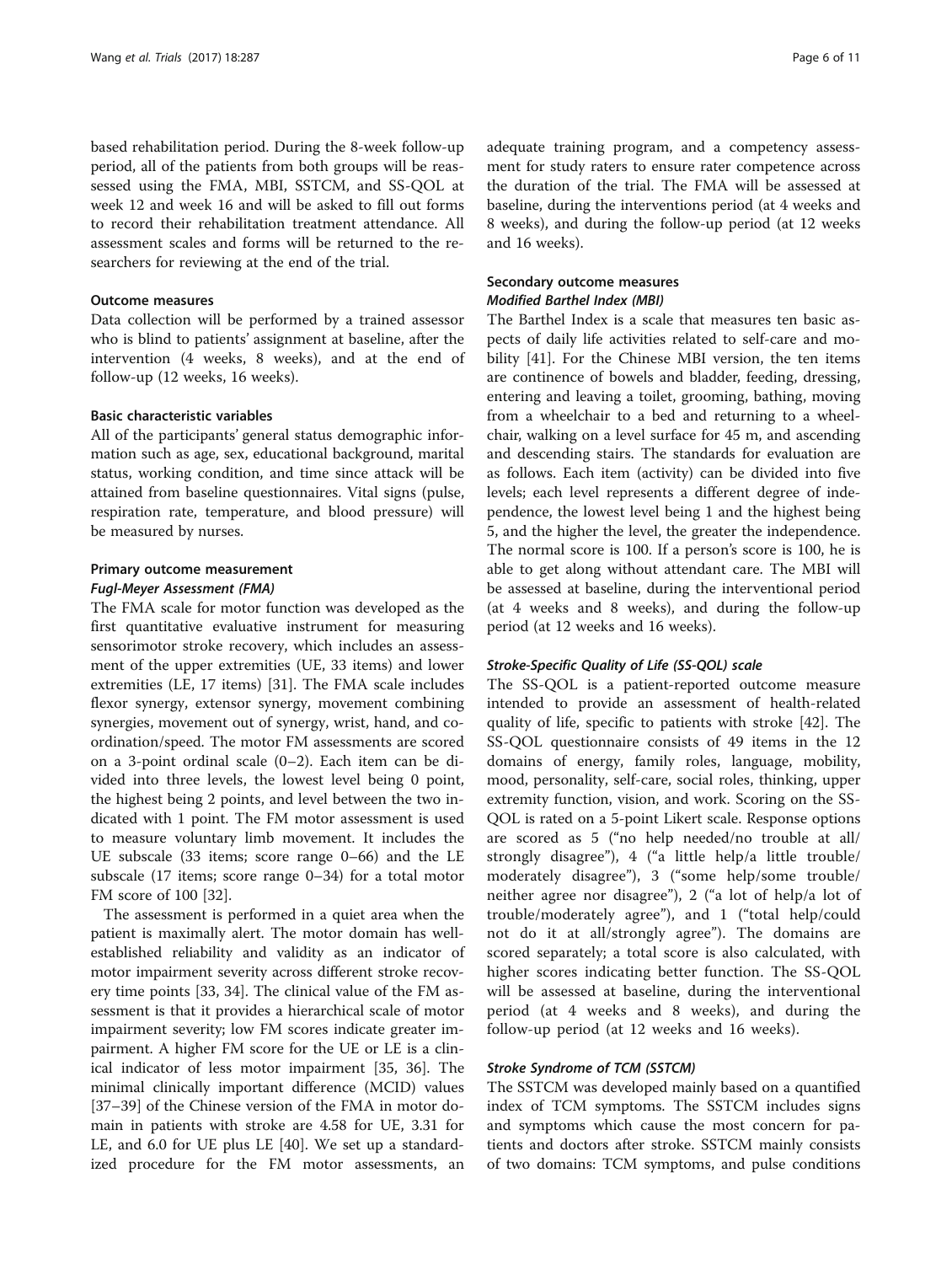and tongue pictures. The TCM symptoms area contains 24 items. The assessment standards of each item are divided into four levels and corresponding scores  $normal = 0$ , light = 1, middle = 2, heavy = 3), based on the severity of the symptoms and their impact on life. Pulse conditions and tongue pictures are simply recorded and have no impact on the score. The total score is calculated using only the first domain, with lower scores indicating a lighter degree of symptom severity and a less significant impact on life [\[43](#page-9-0), [44](#page-9-0)]. Experienced doctors of TCM who accepted the unification of the assessment training evaluated the SSTCM. The SSTCM will be assessed at baseline, during the interventional period (at 4 weeks and 8 weeks), and during the followup period (at 12 weeks and 16 weeks).

#### Safety

We will conduct the following tests on all participants at the screening stage to exclude patients with serious organic lesions: white blood cells, platelets, hemoglobin, alanine aminotransferase/aspartate aminotransferase, gamma-glutamyl transpeptidase, creatinine, and blood urea nitrogen.

The subjects will be requested to report information about adverse events (AEs). All AEs that occur during the trial period will be recorded, such as sweating, pallor, dizziness, fainting, perturbed or chest congestion during acupuncture treatment, local hematoma, bleeding, unbearable prickling, local anaphylaxis, retained needle after treatment, and continuous severe local pain for more than one hour after acupuncture. The researcher will confirm the occurrence of AEs and record all details such as the time of occurrence, date, degree, measurement related to the acupuncture treatment, and causal relationship with the acupuncture treatment. Serious AEs must be reported to the principal investigator immediately.

#### Quality control

Before the trial, all staff members are required to attend a series of training sessions. These sessions will ensure that the personnel involved fully understand the research protocol and standard operating procedures for the study. To maintain the clinical trial at a consistently high quality, the clinical research center of Longhua Hospital will monitor the study file, informed consent forms, case report forms (CRFs), serious AEs, and data records regularly.

## Data collection, management, and monitoring

The CRF, Treatment Form, and Adverse Events Form will be first completed and then double-entered into the electronic data capture (EDC) system electronically by two independent investigators to act as the first level of

control to ensure the accuracy of the data. The second level of data integrity will include data monitoring and validation, which will be conducted on a regular basis throughout the study. The original CRFs and all other forms (including the consent forms) will be archived securely in the clinical research center of Longhua Hospital, affiliated with the Shanghai University of TCM for 5 years following publication of the last paper or report from the study.

The safety of the study will be monitored by a Data and Safety Monitoring Board (DSMB) of the clinical evaluation center of Longhua Hospital, affiliated with Shanghai University of TCM, which consists of independent clinical experts and statisticians with access to unblinded data. The DSMB is independent from the sponsor, the competing interests, and the investigational site and will review the performance and safety of the trial monthly.

The criteria for unblinding and discontinuing allocated interventions for a given trial participant include having a recurrent stroke, having serious complications of stroke or experiencing serious acupuncture-related AEs (if any), which have been described previously. The DSMB will reveal a participant's allocated intervention and make the final decision to terminate the trial.

The final trial data set will be under the custody of Longhua Hospital/Shanghai University of TCM. The data manager from the clinical evaluation center of Longhua Hospital will have access to the complete, anonymous final data set. Access to the final data set or identifiable data by others will require written requests to be approved by the DSMB of the clinical evaluation center of Longhua Hospital/Shanghai University of TCM and all study investigators.

#### Sample size calculation

The sample size was determined using the results of our previous clinical trial and pilot trial [[45](#page-9-0)–[47](#page-10-0)]. The primary efficacy parameter is the change in FMA scores from baseline to the end of treatment after 8 weeks. According to our preliminary test and previous study, the primary efficacy parameter (FMA score) of the control group (rehabilitation treatment) would be increased by 9.86, and that of the treatment group (scalp acupuncture combination rehabilitation treatment) would be increased by 19.12. The FMA average standard deviation would be approximately 7.64. A two-sided 5% significance level and 90% power were considered, and the above relevant data (9.86, 19.12, 7.64, α = 0.05, 1 – β = 0.9) were input into NCSS-PASS V11.0.7 software [\(https://](https://www.ncss.com/software/pass/) [www.ncss.com/software/pass/\)](https://www.ncss.com/software/pass/) [\[48\]](#page-10-0). On the basis of the software calculation, approximately 45 participants are required in each group in order to have a sufficient sample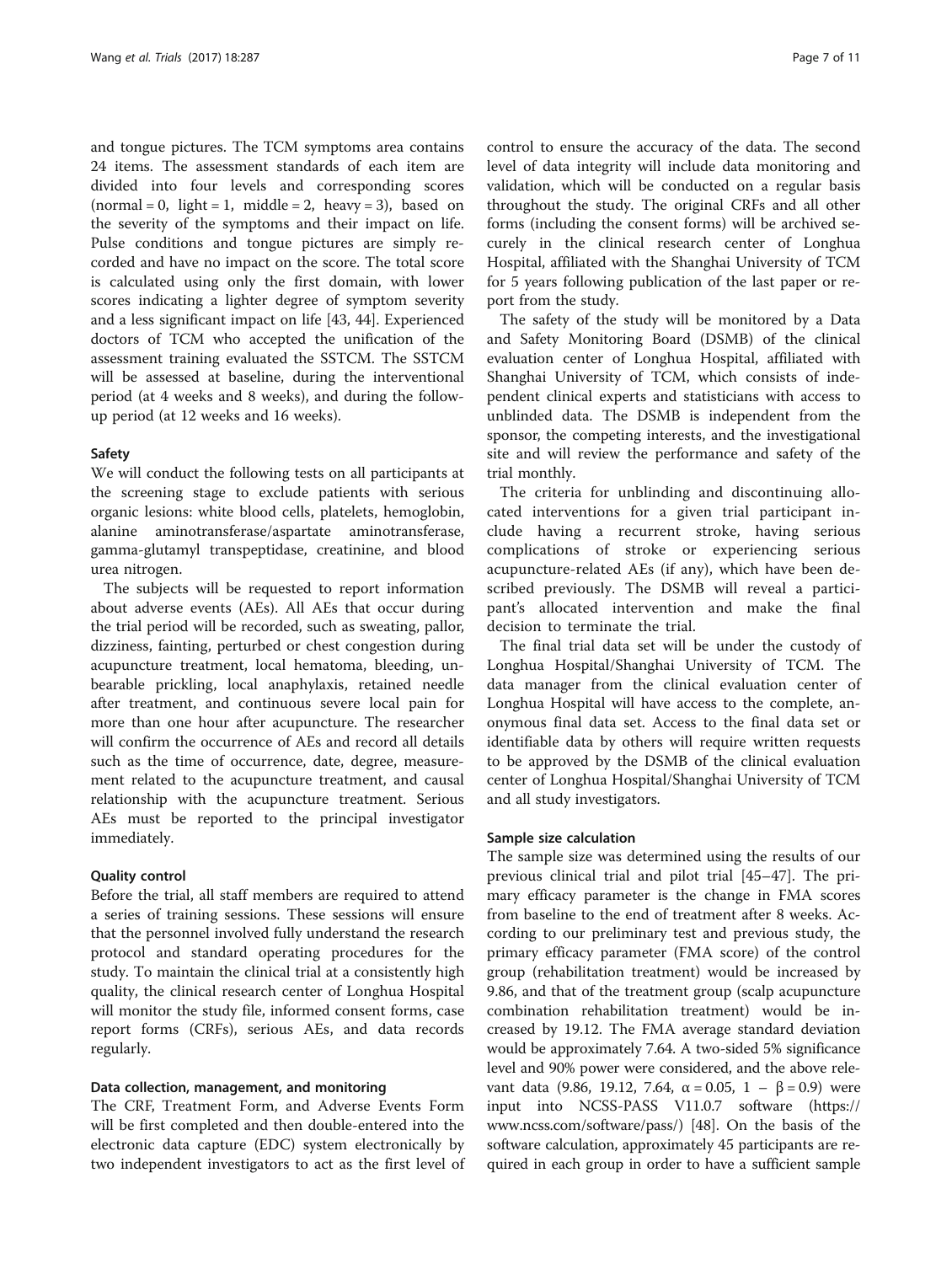size. With an estimated dropout rate of 20%, each group is required to have 54 initial participants.

#### Participant recruitment

Participants will be recruited from two hospitals (Longhua Hospital affiliated with the Shanghai University of Traditional Chinese Medicine and the Shanghai Changning District Tianshan Traditional Chinese Medicine Hospital, which is a Longhua Hospital branch) in Shanghai, China. Our study will be propagated via the Internet, local health-related newspapers, and posters in communities and hospitals. Prospective participants will be asked to talk face to face with study coordinators to discuss the study and provide information regarding eligibility criteria. If patients are eligible and interested in participating, they will be invited for a series of rehabilitation assessments after diagnosis by neurologists. One hundred and eight patients will be included in the study. When their informed consent has been obtained, patients will be randomized into two groups with different treatments.

## Randomization and allocation concealment

Prior to treatment, each patient will be randomly assigned one serial number using a software program. Assignments will be sealed in opaque envelopes and will be opened by the researchers following informed consent procedures and baseline testing. All rehabilitation therapists, assessors, and analysts will be blinded to group assignments.

## Statistical analysis

All data will be analyzed in the clinical research center of Longhua Hospital, affiliated with the Shanghai University of TCM by statisticians using the Statistical Product and Service Solutions (SPSS ) statistical package program (version 17.0, SPSS Inc., Chicago, IL, USA). Baseline assessments will be conducted before randomization, including gender and age of patients, disease course, hemiplegia (left or right), stroke risk factors, diseased location and size, primary outcome (FMA), and secondary outcomes (MBI, SS-QOL, and SSTCM). All patients randomized to each group are included in the analysis, and the data analysis will be conducted using two-sided significance tests at a 5% significance level. All analyses will be based on the intention-to-treat principle using the last observation carried forward rule. Missing values will be handled by the mixed model for repeated measurements. Continuous variables with normal distribution will be expressed as means with standard deviations (SDs) and compared by an independent sample Student  $t$  test. For abnormally distributed variables, the data will be expressed as

medians with ranges, and non-parametric tests will be used. Categorical variables will be expressed as number (%) and analyzed by  $\chi^2$  test or Fisher's exact test. Descriptive statistics will be used to detail baseline participant demographics and general status characteristics of patients, such as gender, age, disease course, hemiplegia (left or right), stroke risk factors, and diseased location and size. Repeated measures analysis of variance (ANOVA) will be used to analyze value changes of FMA, MBI, SS-QOL, and SSTCM scores across five testing time points (weeks 0, 4, 8, 12, and 16). Safety analyses will be compared with the incidence of AEs in the two groups using the  $\chi^2$  test.

## **Discussion**

Chinese scalp acupuncture is a contemporary acupuncture technique integrating traditional Chinese needling methods with western medical knowledge of representative areas of the cerebral cortex. As acupuncture was developing, various physicians began to introduce western neurophysiology into the field of acupuncture and explored correlations between the brain and human body. Dr. Jiao Shun-fa, who is the founder of Jiao's scalp acupuncture and a neurosurgeon in Shan Xi Province, is also the recognized founder of Chinese scalp acupuncture. Dr. Jiao combined the modern understanding of neurophysiology and neuroanatomy with the traditional concept of acupuncture to develop the new scalp acupuncture utilized to affect the functions of the central nervous system. Scalp acupuncture uses special techniques to harmonize and regulate the functional activities of the brain and body. Many researches on scalp acupuncture have indicated positive results in treating various disorders of the central nervous system. Stroke is one of the most common diseases for which acupuncture treatment is recommended, according to the WHO [[49\]](#page-10-0). In view of the motor dysfunction that occurs poststroke, the upper one-fifth and middle two-fifths of the motor area on the scalp were selected as the primary area for the scalp acupuncture stimulation region.

In stroke rehabilitation clinical studies, rehabilitation evaluation plays an important role. The FMA and MBI were selected as the gold standards for the evaluation of acupuncture treatment's curative effect in almost all acupuncture treatment stroke researches, both domestically and overseas. We used the FMA scale to best observe the comprehensive motor ability of stroke patients based on the specific environments and the corresponding instructions; the FMA reflects the motor dysfunction level of stroke patients and is widely applied in the evaluation of motor dysfunction after stroke [\[50](#page-10-0)]. The MBI was used as an individual-level assessment scale to evaluate daily life activities of stroke patients; it responds to the complex activity ability and necessary functional skills of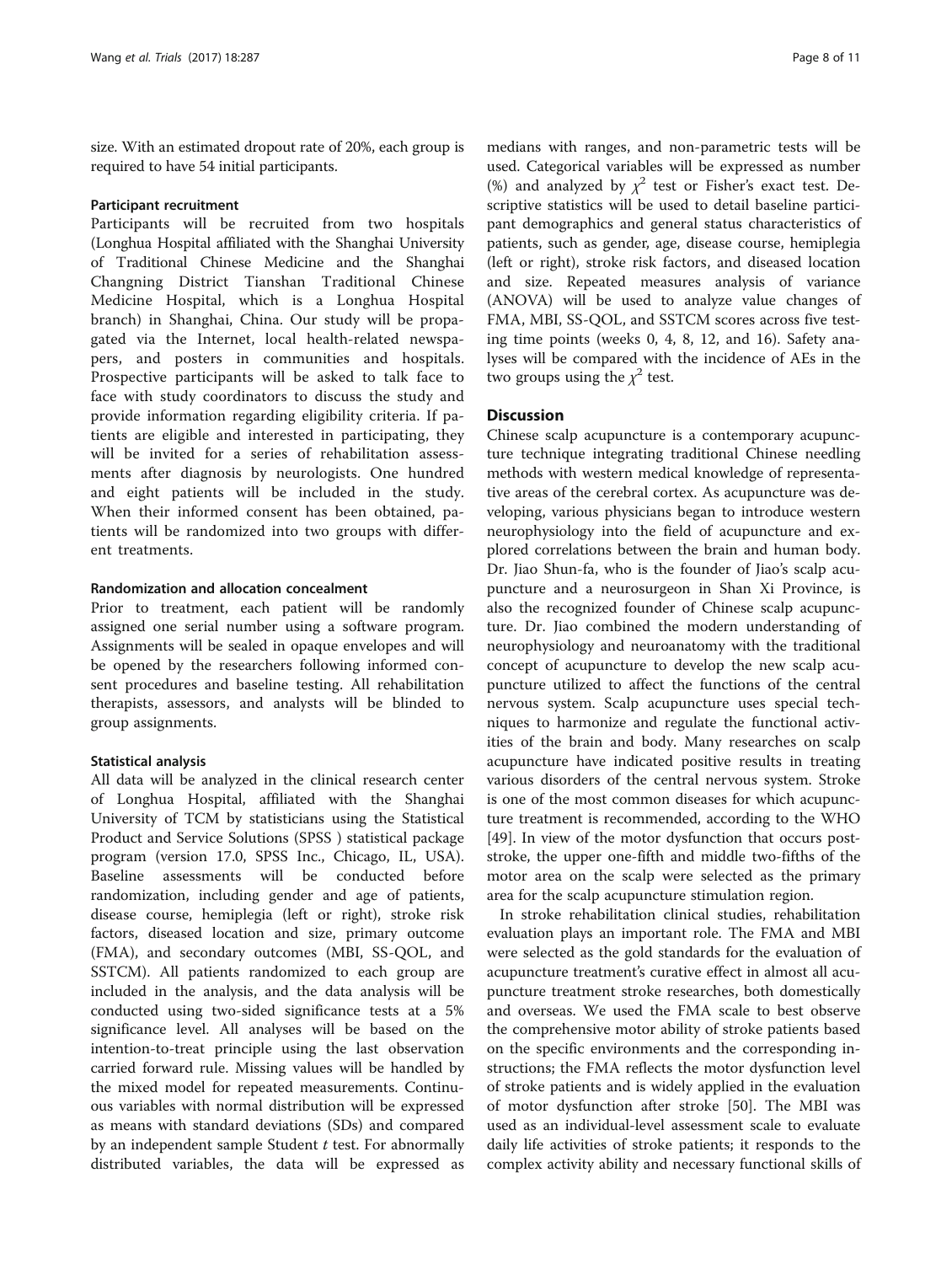<span id="page-8-0"></span>patients in daily environments and is often used to assess the degree of influence of motor dysfunction in families and social environments [[51](#page-10-0)]. However, in Chinese medicine, stroke itself is thought to involve several interpromoting disease mechanisms, possibly including qi stagnation, heat, phlegm, blood stasis, and wind. Hence, the common name for stroke in Chinese medicine is wind stroke. According to the "four diagnostic methods" of TCM, the syndrome changes in stroke patients are in a dynamic development process. These symptoms' academic terminologies are not relevant to the understanding of western traditional medicine for the symptoms of stroke diagnosis, including hemiplegia, aphasia, and facial nerve paralysis, etc. [[52\]](#page-10-0). Many motor function assessment scales do not accurately reflect the actual curative effect of acupuncture based on syndrome differentiation of TCM in a certain stage of stroke. The study of acupuncture treatment of stroke should fully reflect and embody the characteristics of TCM [[53](#page-10-0)]. It needs to develop the evaluation standard of acupuncture's curative effect based on TCM symptomatology. It is not conducive to reasonably judge the effectiveness of acupuncture intervention based on the priority of "syndrome differentiation" because of the lack of an appropriate therapeutic effect evaluation standard of syndromes. However, SSTCM in this research conforms to the TCM identification rule of similar syndromes and highlights the advantages and characteristics of TCM [[54](#page-10-0), [55\]](#page-10-0).

Acupuncture is a frequently used therapy for stroke rehabilitation in China, but the evidence of its effect from previous studies seems to be inconclusive [\[56](#page-10-0)]. Some systematic reviews have been done to study the effect of acupuncture on stroke rehabilitation [[14, 25,](#page-9-0) [57](#page-10-0), [58\]](#page-10-0). These reviews have drawn consistent conclusions that acupuncture appears to be safe and effective for stroke rehabilitation, but the benefits require further confirmation with larger, more transparent and wellconducted randomized clinical trials. Thus, the purpose of this research is to observe the therapeutic effect of scalp acupuncture using Jiao's motor area for motor dysfunction in patients with ischemic stroke according to both international general evaluation scales and TCM evaluation systems.

Under strict quality control, this study could potentially confirm whether or not scalp acupuncture on a motor area is an effective adjunct to the standard rehabilitation treatment for stroke patients with motor dysfunction. This study also aims to explore the correlation between the TCM symptoms improved and the motor function recovery for patients with stroke, which is of great significance in further improving the evaluation system of acupuncture treatment on motor dysfunction in these patients.

#### Trial status

This study has been completed.

## Additional file

[Additional file 1:](dx.doi.org/10.1186/s13063-017-2000-x) SPIRIT checklist. (DOC 127 kb)

#### Abbreviations

CG: Control group; CRF: Case report form; DSMB: Data and Safety Monitoring Board; EDC: Electronic data capture; FMA: Fugl-Meyer Assessment; LE: Lower extremities; MBI: Modified Barthel Index; MCID: Minimal clinically important difference; MMSE: Mini-Mental State Examination; NIH: National Institutes of Health; RCT: Randomized controlled trial; SS-QOL: Stroke-Specific Quality of Life (scale); SSTCM: Stroke Syndrome of Traditional Chinese Medicine; TCM: Traditional Chinese medicine; TG: Treatment group; UE: Upper extremities

#### Acknowledgements

We would like to thank all patients and doctors who participated in this trial for their cooperation. We also would like to express our gratitude to four graduate students who contributed their time and effort to the preliminary study (Minghang Yan, Lijun Shi, Yiwen Cai, and Yuhong Ma).

#### Funding

This article was supported by grants from the Shanghai Municipal Health and Family Planning Research Center of Traditional Chinese Medicine Schools heritage project funding (project number: ZY3-CCCX-1-1007), Shanghai Science and Technology Committee key research project funding (project number: 16401970300), and Shanghai Municipal Health and Family Planning Commission of Traditional Chinese Medicine project funding (project number: 2014LQ021A).

#### Availability of data and materials

Not applicable.

#### Authors' contributions

JW and JP conceived and designed the study, collected the data, and wrote the manuscript. DK revised the manuscript. QHF, XC, and YS analyzed and interpreted the data. MHY, LJS, YWC, and YHM collected the data and coordinated recruitment and treatment of patients. All authors read and approved the final manuscript.

#### Competing interests

The authors declare that they have no competing interests.

#### Consent for publication

Not applicable.

#### Ethics approval and consent to participate

The research protocol has been approved (number 2013LCSY056) by the Research Ethical Committee of the Affiliated Longhua Hospital of Shanghai University Traditional Chinese Medicine and Shanghai Changning District Tianshan Hospital of Traditional Chinese Medicine (Longhua Hospital Branch). In the case of any changes to the study protocol, we will submit a written application form to the Research Ethics Committee. They will decide whether or not it is necessary to change the study protocol. The Research Ethics Committee will supervise all procedures of the study. The purpose and risks of the trial will be explained in detail to the participants, who will be required to write informed consent to indicate that they agree with the protocol and would participate in the trial. The participants will be able to quit at any time during the study period.

#### Publisher's Note

Springer Nature remains neutral with regard to jurisdictional claims in published maps and institutional affiliations.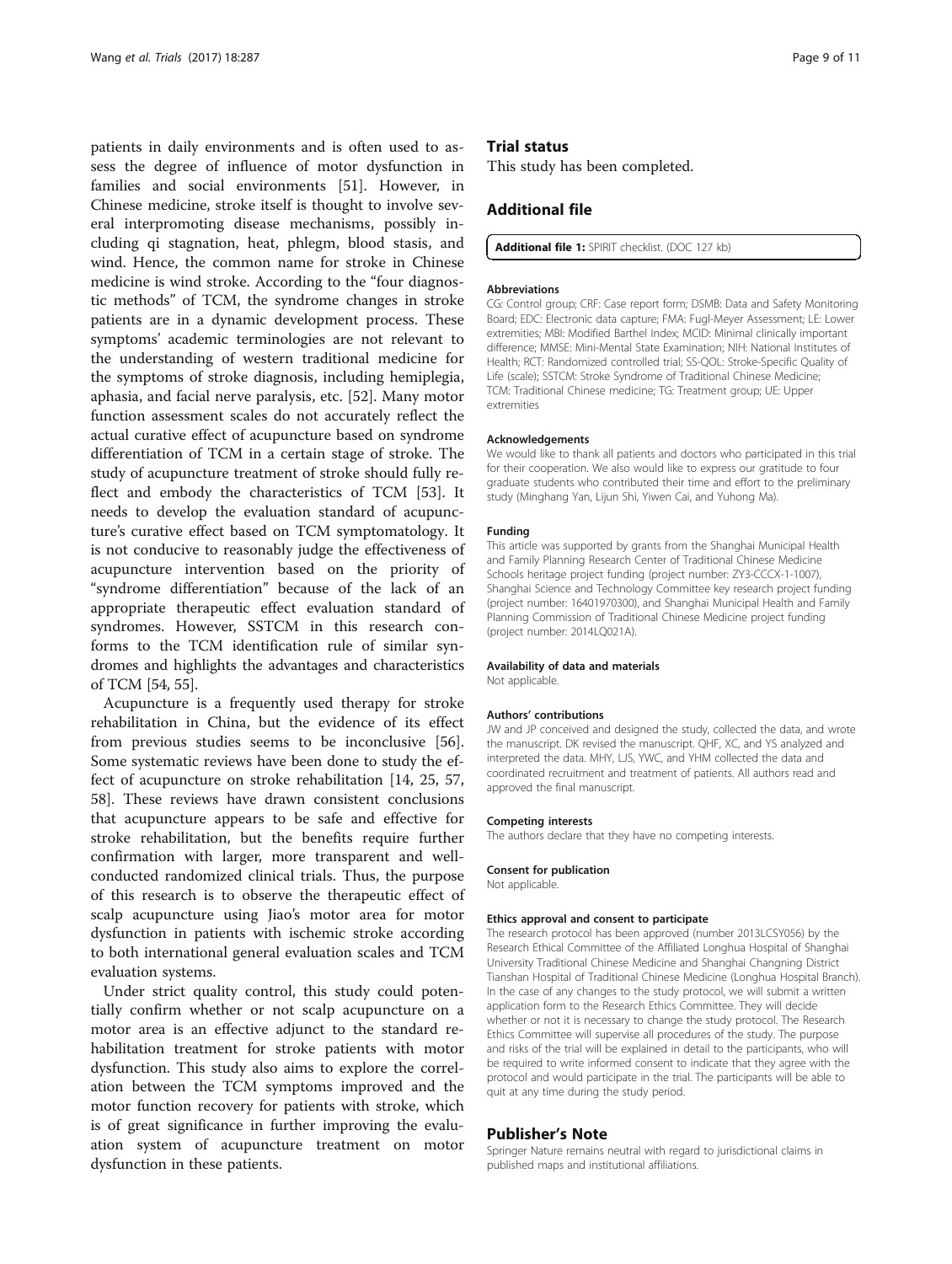#### <span id="page-9-0"></span>Author details

<sup>1</sup>Department of Acupuncture, Longhua Hospital, Shanghai University of Traditional Chinese Medicine, No. 725 South WanPing Road, XuHui District, Shanghai 200032, China. <sup>2</sup>Department of Rehabilitation, Shanghai Changning District Tianshan Hospital of Traditional Chinese Medicine, No. 868 Loushanguan Road, Changning District, Shanghai 20005l, China. <sup>3</sup>School of Medicine, Royal College of Surgeons in Ireland - Medical University of Bahrain, 15503 Adilya, Bahrain.

#### Received: 20 September 2016 Accepted: 19 May 2017 Published online: 20 June 2017

#### References

- Lozano R, Naghavi M, Foreman K, et al. Global and regional mortality from 235 causes of death for 20 age groups in 1990 and 2010: a systematic analysis for the Global Burden of Disease Study 2010. Lancet. 2012;380(9859):2095–128.
- 2. Murray CJL, Vos T, Lozano R, et al. Disability-adjusted life-years (DALYs) for 291 diseases and injuries in 21 regions, 1990–2010: a systematic analysis for the Global Burden of Disease Study 2010. Lancet. 2012;380(9859):2197–223.
- 3. Feigin VL, Forouzanfar MH, Krishnamurthi R, Mensah GA, Connor M, Bennett DA, et al. Global and regional burden of stroke during 1990– 2010: findings from the Global Burden of Disease Study 2010. Lancet. 2014;383(9913):245–54.
- 4. Roger VL, Go AS, Lloyd-Jones DM, Adams RJ, Berry JD, Brown TM, et al. Heart disease and stroke statistics—2011 update: a report from the American Heart Association. Circulation. 2011;123(4):e18–209.
- 5. He J, Gu D, Wu X, Reynolds K, Duan X, Yao C, et al. Major causes of death among men and women in China. N Engl J Med. 2005;353(11):1124–34.
- 6. Zhao D, Liu J, Wang W, Zeng Z, Cheng J, Sun J, et al. Epidemiological transition of stroke in China: twenty-one-year observational study from the Sino-MONICA-Beijing Project. Stroke. 2008;39(6):1668–74.
- 7. Liu M, Wu B, Wang WZ, Lee LM, Zhang SH, Kong LZ. Stroke in China: epidemiology, prevention, and management strategies. Lancet Neurol. 2007;6(5):456–64.
- 8. Jia Q, Liu LP, Wang YJ. Stroke in China. Clin Exp Pharmacol Physiol. 2010;37(2):259–64.
- 9. Liu L, Wang D, Wong KS, et al. Stroke and stroke care in China: huge burden, significant workload, and a national priority. Stroke. 2011;42(12):3651–4.
- 10. NICE. Stroke: diagnosis and initial management of acute stroke and transient ischaemic attack (TIA). National Institute for Health and Clinical Excellence: NICE Clinical Guideline. 2008; 68:1–16. [www.nice.org.uk.](http://www.nice.org.uk/) Accessed June 2016.
- 11. SIGN. Management of patients with stroke: Rehabilitation, prevention and management of complications, and discharge planning. Scottish Intercollegiate Guidelines Network. 2010;118:1–14. [www.sign.ac.uk](http://www.sign.ac.uk/).
- 12. Gu J, Wang Q, Wang XG, et al. Assessment of registration information on methodological design of acupuncture RCTs: a review of 453 registration records retrieved from WHO International Clinical Trials Registry Platform. Evid Based Complement Alternat Med. 2014;2014(8):614850.
- 13. Bai L, Tian J, Zhong C, et al. Acupuncture modulates temporal neural responses in wide brain networks: evidence from fMRI study. Mol Pain. 2010;61:73.
- 14. Li L, Zhang H, Meng SQ, et al. An updated meta-analysis of the efficacy and safety of acupuncture treatment for cerebral infarction. PLoS ONE. 2014;9(12):e114057.
- 15. NIH Consensus Development Panel. NIH Consensus Conference. Acupuncture. JAMA. 1998;280:1518–24.
- 16. World Health Organization. Acupuncture: Review and analysis reports on controlled clinical trials. Geneva: WHO; 2002.
- 17. Wang HQ, Wang F, Liu JH, Dong GR. Introduction on the schools of the scalp acupuncture for treatment of the stroke hemiplegia. Chinese Acupuncture & Moxibustion. 2010;30(9):783–6.
- 18. Xu XH, Zheng P, Wang FC. The comparison and analysis of curative effect for three scalp acupuncture school. Jilin J Tradit Chin Med. 2007;4(27):47–8.
- 19. Jiao SF. Head Acupuncture. Beijing: Foreign Languages Press; 1993. p. 17–22.
- 20. Sze FK-H, Wong E, Kevin KH, et al. Does acupuncture improve motor recovery after stroke? A meta-analysis of randomized controlled trials. Stroke. 2002;33(11):2604–19.
- 21. Wu HM, Tang JL, Lin XP, et al. Acupuncture for stroke rehabilitation. Stroke. 2008;39:517–8.
- 22. Park S-W, Yi S-H, Lee JA, et al. Acupuncture for the treatment of spasticity after stroke: a meta-analysis of randomized controlled trials. J Alternat Complement Med. 2014;20(9):672–82.
- 23. Kong JC, Lee MS, Shin BC, et al. Acupuncture for function recovery after stroke: a systematic review of sham-controlled randomized clinical trials. CMAJ. 2010;82(16):1723–9.
- 24. Park J, White AR, James MA, et al. Acupuncture for subacute stroke rehabilitation: a sham-controlled, subject- and assessor-blind, randomized trial. Arch Intern Med. 2005;165(17):2026–31.
- 25. Wu P, Mills E, Moher D. Acupuncture in poststroke rehabilitation: a systematic review and meta-analysis of randomized trials. Stroke. 2010;41(4):e171–9.
- 26. Lee SJ, Shin BC, Lee MS, et al. Scalp acupuncture for stroke recovery: a systematic review and meta-analysis of randomized controlled trials. Eur J Integr Med. 2013;2(5):87–99.
- 27. Wang Y, Shen JG, Wang XM, et al. Scalp acupuncture for acute ischemic stroke: a meta-analysis of randomized controlled trials. Evid Based Complement Alternat Med. 2012;2012(2):480950.
- 28. Zhang T. Chinese stroke rehabilitation treatment guidelines 2011. Chin J Rehabil Theory Pract. 2012;18(4):301–18.
- 29. MacPherson H, Altman DG, Hammerschlag R, et al. Revised Standards for Reporting Interventions in Clinical Trials of Acupuncture (STRICTA): extending the CONSORT statement. PLoS Med. 2010;7:e1000261.
- 30. Boutron I, Moher D, Altman DG. Extending the CONSORT statement to randomized trials of nonpharmacologic treatment: explanation and elaboration. Ann Intern Med. 2008;148(4):295–309.
- 31. Fugl-Meyer AR, Jaasko L, Leyman I, Olsson S, Steglind S. The poststroke hemiplegic patient. 1. A method for evaluation of physical performance. Scand J Rehabil Med. 1975;7(1):13–31.
- 32. Sullivan KJ, Tilson JK, Cen SY, Rose DK, Hershberg J. Fugl-Meyer assessment of sensorimotor function after stroke: standardized training procedure for clinical practice and clinical trials. Stroke. 2011;42:427–32.
- 33. Duncan PW, Propst M, Nelson SG. Reliability of the Fugl-Meyer assessment of sensorimotor recovery following cerebrovascular accident. Phys Ther. 1983;63:1606–10.
- 34. Gladstone DJ, Danells CJ, Black SE. The Fugl-Meyer assessment of motor recovery after stroke: a critical review of its measurement properties. Neurorehabil Neural Repair. 2002;16:232–40.
- 35. Hsieh YW, Hsueh IP, Chou YT, et al. Development and validation of a short form of the Fugl-Meyer motor scale in patients with stroke. Stroke. 2007;38(11):3052–4.
- 36. Page SJ, Levine P, Hade E. Psychometric properties and administration of the wrist/hand subscales of the Fugl-Meyer assessment in minimally impaired upper extremity hemiparesis in stroke. Arch Phys Med Rehabil. 2012;93(12):2373–6.
- 37. Wright A, Hannon J, Hegedus EJ, et al. Clinimetrics corner: a closer look at the minimal clinically important difference (MCID). J Man Manip Ther. 2012;20(3):160–6.
- 38. Ingram M, Choi YH, Chiu CY, et al. Use of the minimal clinically important difference (MCID) for evaluating treatment outcomes with TMJMD patients: a preliminary study. J Appl Biobehav Res. 2011;16(3-4):148–66.
- 39. Hsieh YW, Wang CH, Wu SC, et al. Establishing the minimal clinically important difference of the Barthel Index in stroke patients. Neurorehabil Neural Repair. 2007;21(3):233–8.
- 40. Chen RQ, Wu JX, Shen XS. A research on the minimal clinically important differences of Chinese version of the Fugl-Meyer motor scale. Acta Universitatis Medicinalis Anhui. 2015;50(4):519–22.
- 41. Mahoney FI, Barthel DW. Functional evaluation: the Barthel Index. Md State Med J. 1965;14(14):61–5.
- 42. Williams LS, Weinberger M, Harris LE, Clark DO, et al. Development of a stroke-specific quality of life scale. Stroke. 1999;30(7):1362–9.
- 43. Zhang HZ, Zhang QJ, Bao CL, Zhang YY. Clinical efficacy of integrative medicine stroke unit for the life quality of stroke patients by the Stroke Scale of Traditional Chinese Medicine. Liaoning J Tradit Chin Med. 2011;38(11):2126–9.
- 44. Zhao QY, Wen LL, Cai YF. Stroke syndrome of TCM scale multicenter assessment. Henan Tradit Chin Med. 2008;28(7):38–40.
- 45. Wang J, Cui X, Ni HH, et al. Effect of complementary dynamic scalp acupuncture on motor function in stroke. Chin J Rehabil Med. 2012;27(10):941–3.